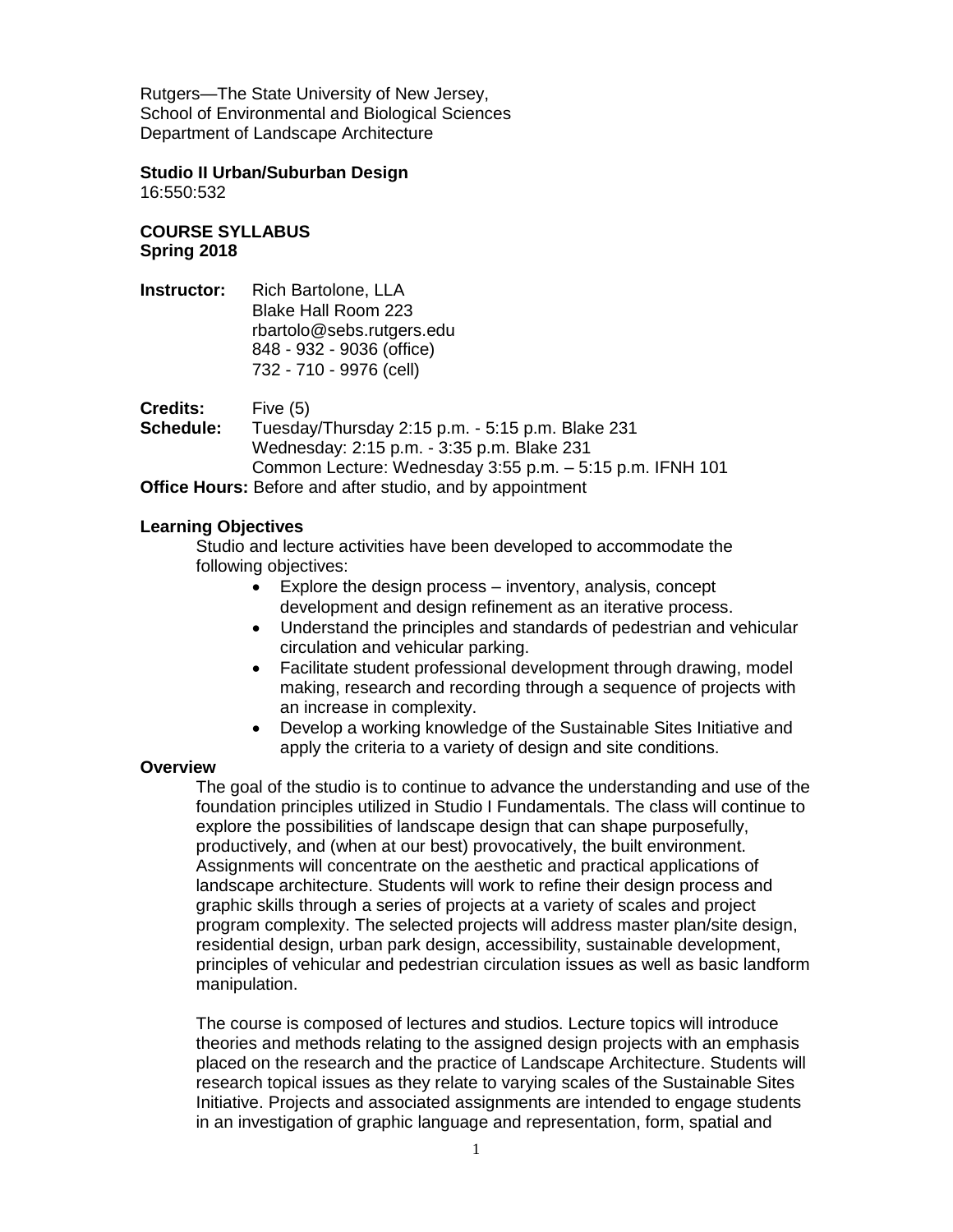material articulation and the communication of design intent through sketching, model making and drawing techniques.

### **Expectations of Student Participation**

Full participation in the studio.

Be prepared for each class and be open to the ideas and challenges that unfold.

Read the syllabus and the project schedules carefully and be aware of required readings, upcoming lectures, and due dates.

Studio assignments will be due at the start of the studio.

Each student shall be prepared to present his/her thoughts on their work, and contribute to conversations about the work of others.

Readings: You are expected to read selected materials prior to class. Required readings will be posted on the class sakai website.

Lectures: The studio lectures are both project-specific and topic-based to provide general knowledge needed to complete the assigned work. You are expected to take notes in your design journal and to explore topics independently introduced by the suggested readings and professional work. This also applies to the Common Lecture and to the spring Cekada lecture.

Studio: Much of your learning will occur through your active engagement in studio – both during the actual class and while working at your studio desk during non-class time. You are expected to engage in all activities, including site visits and site analysis, design exercises, individual desk critiques, group pin-ups, and project reviews. Project development will occur over a series of weeks, but **continued development of your design work is expected to occur on a daily basis.** For the studio to be an engaged learning experience, you are expected not only to present thoughts/processes of your own design, but also to contribute to the learning of your peers through conversations and critiques during and outside of studio time. You should plan a minimum of 10 hours per week outside of class to read, develop designs, prepare for desk critiques, and presentations.

Project Reveiws: Project reviews are opportunities to present your work, respond to questions, consider other interpretations, and gather feedback. You are expected to be at all reviews as stay for the entire period.

Project Evaluation: Each project will receive two sub-grades:

- 1. Design Concept Development (how well did you develop your design ideas over the duration of the assignment to meet the stated project goals and provide a creative expression).
- 2. Presentation of Design Ideas (quality of your preliminary and final drawings, model and explanation of your process and design intent).

sakai and email: The class sakai website serves as the clearinghouse for materials. Please make sure to check it regularly as additional announcements may be made.

#### **Project Descriptions**

[Project 1]

**Cook College Master Plan:** The class will explore design alternatives for the redesign of the campus with an emphasis on public space and pedestrian and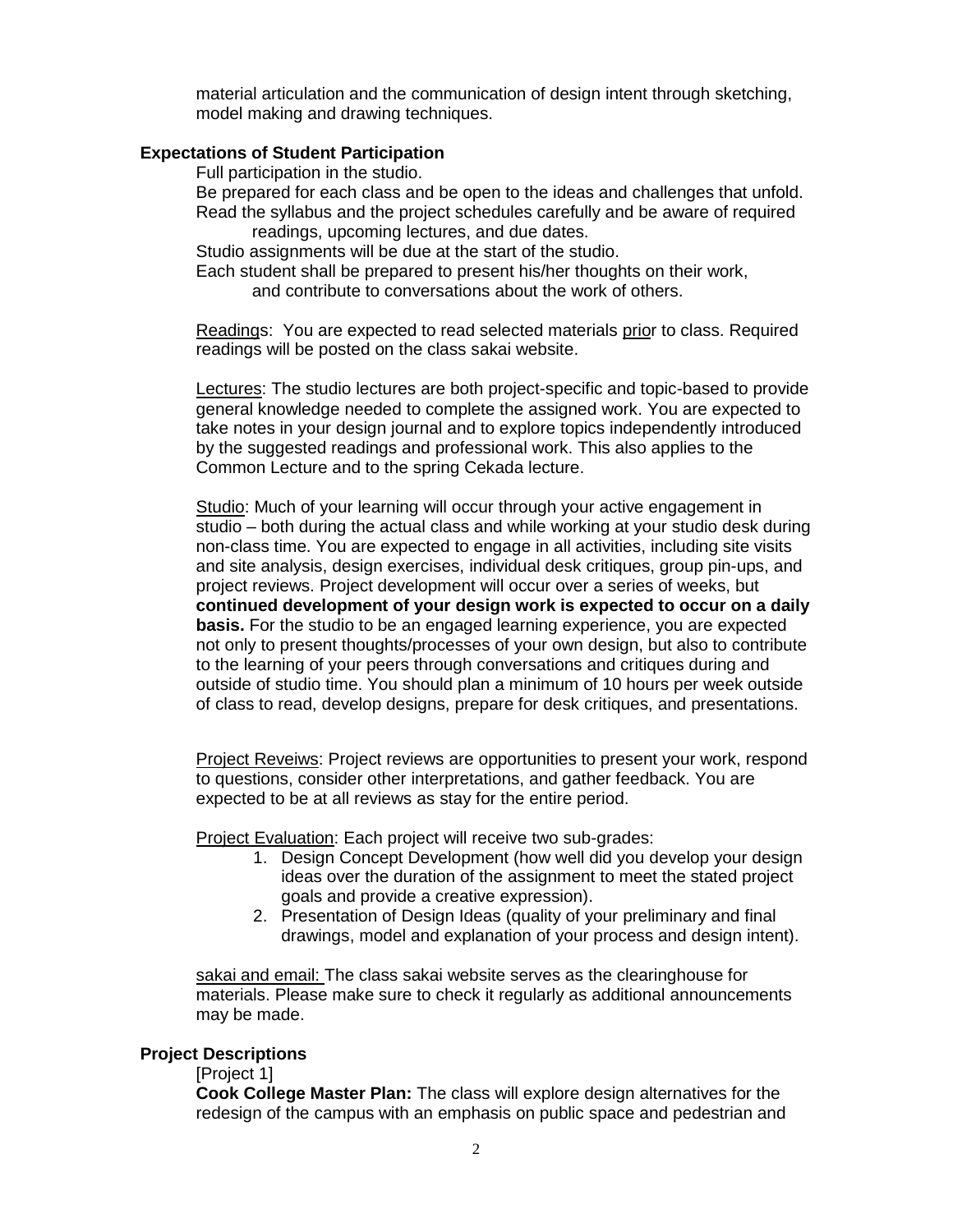vehicular circulation. The exercise will require a review an inventory of campus public spaces, circulation and parking analysis with an emphasis on pedestrian and vehicular conflicts. Site data will be collected and complied as a studio effort. Students will complete their own Campus Master Plan based on the group and their own individual observations and analysis. The project will explore spatial delineation, pedestrian and vehicular circulation and parking lot design.

## [Project 2]

**Residential Design:** The design exercise will prepare a single-family house design that will become an example of ecologically responsible residential design. We will begin by preparing a critical analysis of an ASLA residential design winner or a winner of the James Rose Center's Suburbia Transformed Residential Design Exhibition. Research will focus on sustainable landscape design with a goal of producing a property that can be beautiful, inspiring, and serve as an example for public education.

## [Project 3]

**Urban Park:** We have a unique opportunity to prepare the first design studies for a new 50,000 square foot park located on the site of the recently demolished Wolfson Parking Garage on Neilson Street in New Brunswick. The new open space is located within a growing residential area and adjacent to the city's theater/performance center and downtown business district. Located just a block off George Street, the site presents a unique opportunity to serve both lunch-time users and the local residents. We will meet with New Brunswick City Planner Glenn Patterson to discuss the park's program and receive an overview of the City's park system. Each student will develop three design alternates for the site and select one to refine and develop into a final design. The project will reinforce the semester's emphasis on the design process and will supply ample opportunities to advance the development of representational skills in two and three-dimensions.

### **Schedule**

| <b>Date</b> | <b>Activity</b>                                                                                                                                      |
|-------------|------------------------------------------------------------------------------------------------------------------------------------------------------|
| Jan. 16     | Course/Project Introduction Charette #1: Blake Hall Accessible Entrance<br>Accessible design lecture, site measurement, design development in studio |
| Jan 17      | Accessible entrance design, studio work session                                                                                                      |
| Jan. 18     | Presentation of accessible entrance                                                                                                                  |
| Project #1  | <b>Cook Campus Master Plan</b>                                                                                                                       |
| Jan. 23     | Site Visit, Campus Master Plan overview                                                                                                              |
| Jan. 24     | Site Inventory, Site Analysis studio session                                                                                                         |
| Jan. 25     | Presentation of Site Inventory, Site Analysis, Start Concept Design                                                                                  |
| Jan. 30     | Concept Design Development studio session                                                                                                            |
| Jan. 31     | Charette #2: Transportation Hub. Lecture: Green Parking Lots, Parking<br>Garages, Parking Layout/Turning Radii                                       |
| Feb. 1      | Present Transportation Hub, Start Campus Master Plan Concepts                                                                                        |
| Feb. 6      | Develop Campus Concepts (minimum 3)                                                                                                                  |
| Feb. 7      | Select preferred alternate Develop Plan/Sections                                                                                                     |
| Feb. 8      | Present Campus Redesign; Introduce Residential Design Project                                                                                        |

# **Project #2 Residential Design**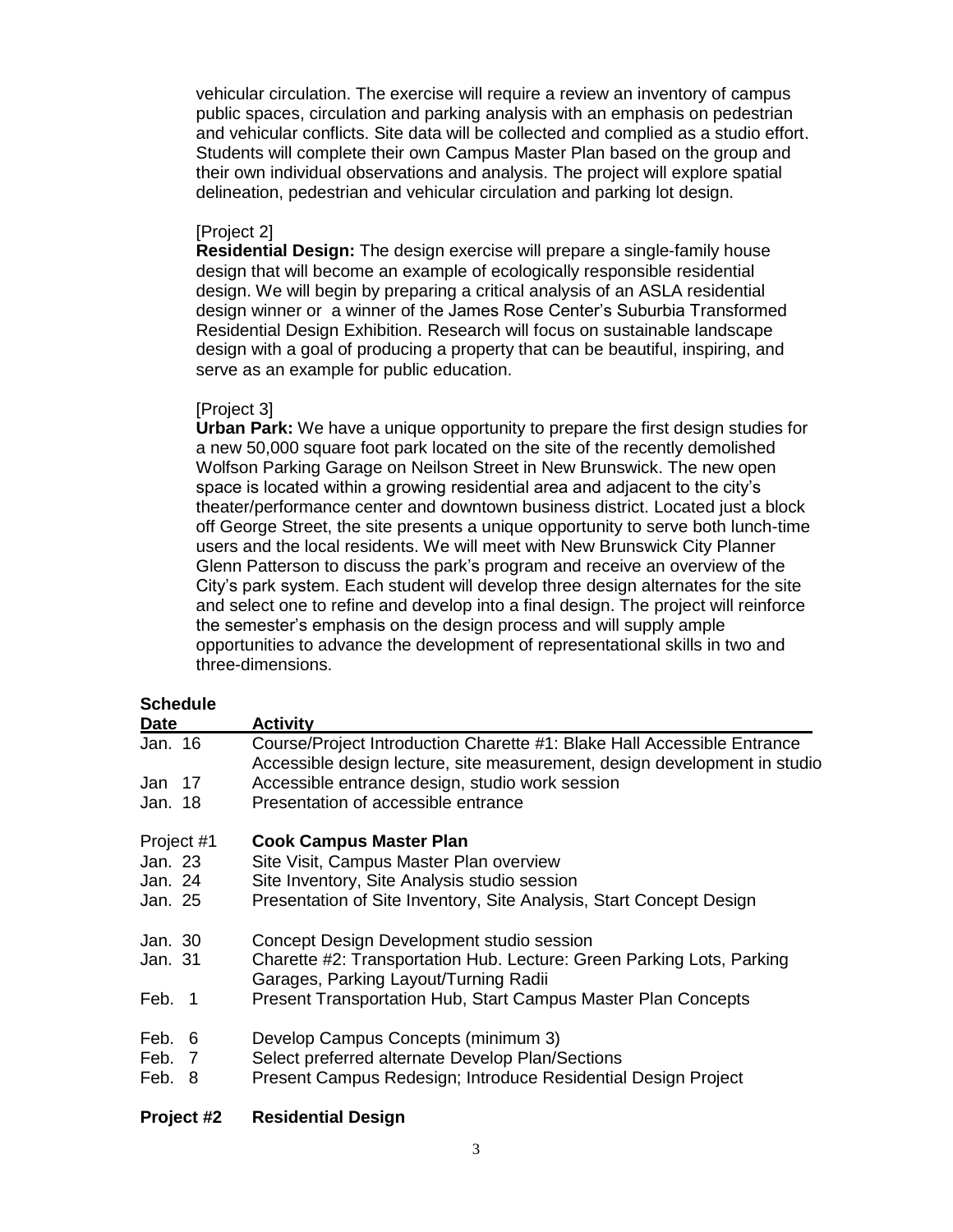- Feb. 13 Lecture: Sustainable Sites Initiative/Rose Center Suburbia Transformed
- Feb. 14 Research: Residential Scale Sustainable Sites Initiative Criteria
- Feb. 15 Site Visit
- Feb. 20 Lecture: Residential Design; Site Inventory and Site Analysis
- Feb. 21 Develop Bubble/Functional Diagrams/Concept Design Alternates (3)
- Feb. 22 Design Alternative Development, Select one by the end of studio
- Feb. 27 Research Presentations:
- Feb. 28 Studio work session, table critiques
- Mar. 1 Design Development, studio work session
- Mar. 6 Lecture: Rendering Techniques
- Mar. 7 Final Critique of drawings and model Studio working session
- Mar. 8 Project Presentation
- Mar. 10 18 Spring Break

## **Project #3 Urban Park**

- Mar. 20 Project Introduction and Site Visit
- Mar. 21 Start Inventory and Analysis/Opportunities/Constraints Maps in studio
- Mar. 22 Start Urban Park Precedent Research
- Mar. 27 Site Inventory and Site Analysis Presentation<br>Mar. 28 Develop Project Bubble/Functional Diagrams
- Develop Project Bubble/Functional Diagrams and Design Concept Diagrams
- Mar. 29 Present Bubble/Functional Diagrams, Develop Concept Alternatives (3)
- Apr. 3 Refine Design Alternates (minimum 3); Develop Design Diagrams
- Apr. 4 Present Urban Park Precedent Research
- Apr. 5 Design Development, Select one design alternate by the end of studio
- Apr. 10 Refine Selected Design Alternate; start site study model
- Apr. 11 Design Development, start sections, refine study model
- Apr. 12 Studio Work Session; desk critiques
- Apr. 17 Present site sections and study models
- Apr. 18 Present Urban Park Precedent Research
- Apr. 19 Studio Work Session
- Apr. 24 Practice Presentation
- Apr. 25 Studio work session: desk critiques
- Apr. 26 Presentation

Dates and assignments may be modified. Please check course sakai site for modification to the schedule.

# **Materials and Supplies**

The drafting and model making equipment utilized last semester should remain available for all class meetings. Additional material may be required throughout the semester. It is imperative that each student be prepared with the necessary equipment and materials for each studio period. It is not acceptable for students to take time from studio to purchase materials.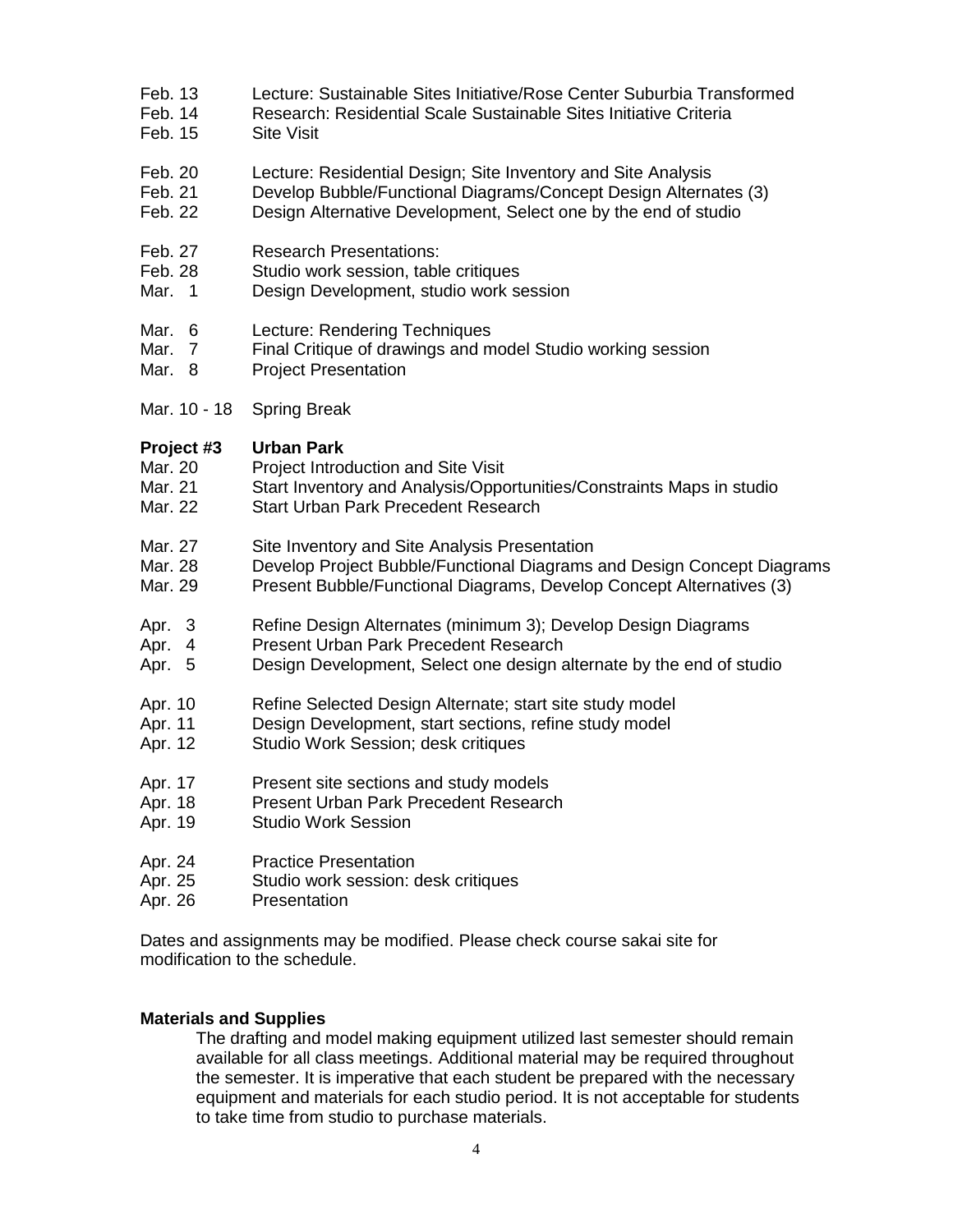#### **Grading**

All studio assignments and exercises are due at the beginning of the studio period unless otherwise specified. Late projects will be accepted up to a maximum of one week after due date with a loss of one full letter grade. Work that is more than one week late will not receive any credit.

The grading in this course will be based upon the individual student's personal performance and improvement on studio projects and exercises throughout the semester. Attendance, attitude, participation and overall contribution to the studio environment will also be considered.

Each project will receive two grades: one for design concept and development (how well you developed your design ideas over the duration of the assignment to meet the stated project goals and provide a creative expression); second: drawing craft (the quality of final drawings and model).

Course Grades will be calculated on the following:

| <b>Blake Entrance Charette #1</b>  | 5%  |
|------------------------------------|-----|
| Project 1: Cook Campus Master Plan | 25% |
| Transportation Hub Charette #2     | 5%  |
| Project 2: Residential Design      | 30% |
| <b>Research Presentation</b>       | 5%  |
| Project 3: Van Horne Park          | 30% |
|                                    |     |

Letter grades will be assigned using the following scale:

 $> 90$  A  $> 87 < 90$  B+  $> 80 < 87$  B  $> 77 < 80$  C+  $> 70 < 77$  C  $>60 < 70$  D  $<60$  F

The Department of Architecture uses the following guidelines for understanding appropriate grading in its courses:

**A** – Outstanding –This not only means fulfilling the requirements, but impressing and going beyond the initial expectations and assigned elements of the project. The student has demonstrated a superior grasp of the subject matter coupled with a high degree of creative or logical expression, individual initiative, and a strong ability to present these ideas in an organized and analytical manner. **B** – Very Good – The student has demonstrated a solid grasp of the material with an ability to organize and examine the material in an organized, critical, and constructive manner. The projects and in‐class performance reveal a solid understanding of the techniques, issues and related theories, with some additional work completed.

**C** – Acceptable –The student has shown a moderate ability to grasp concepts and theories for the class, producing work that, while basically adequate, is not in any way exceptional. The performance in class displays a basic familiarity with the relevant literature and techniques.

**D** – Unacceptable – The work demonstrates a minimal understanding of the fundamental nature of the material or the assignment with a performance that does not adequately examine the course material critically or constructively.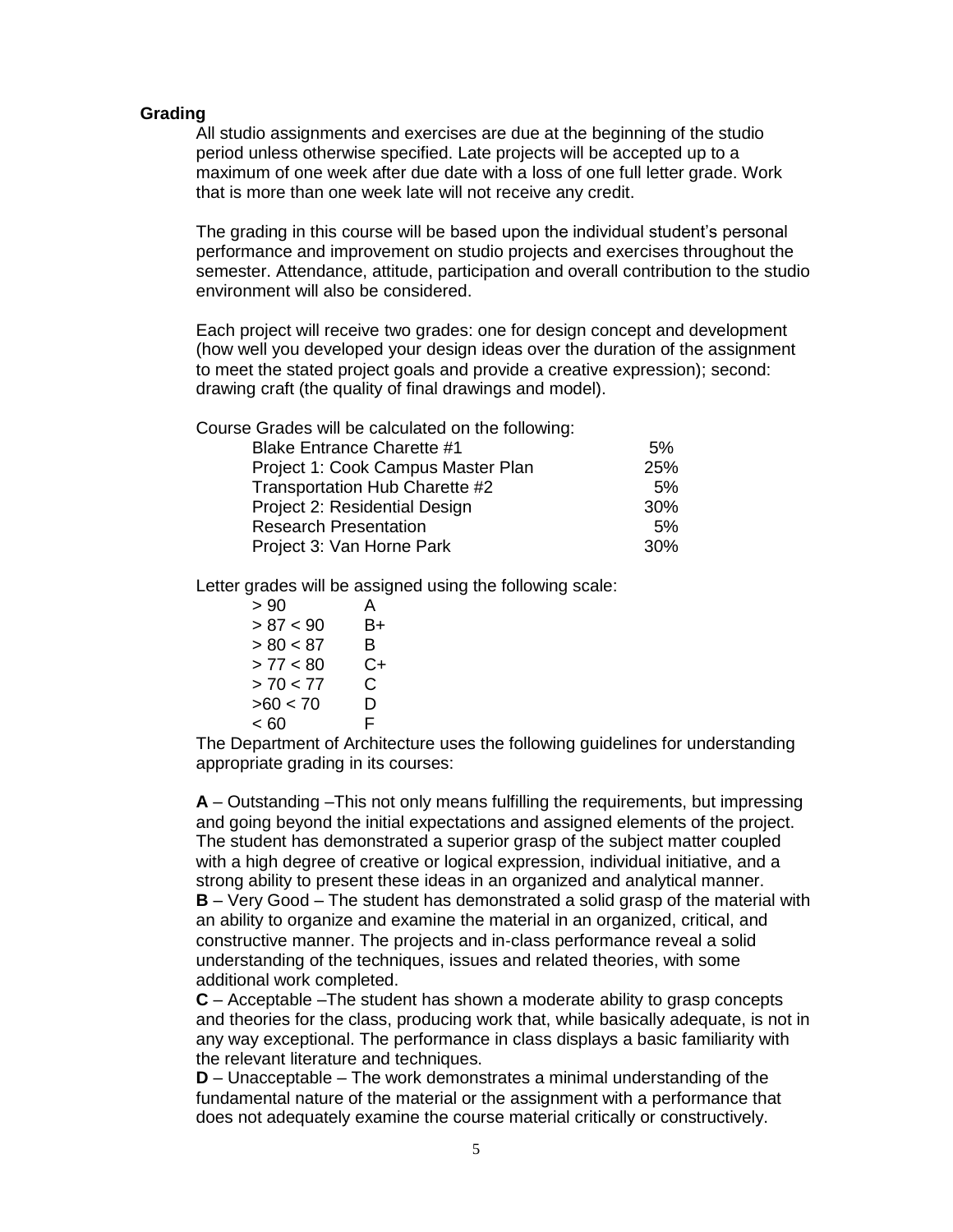Students cannot graduate from the Landscape Architecture program with 2 D's in required 550 classes.

**F** – Failure – The student has demonstrated a lack of understanding or familiarity with course concepts and materials. Their performance has been inadequate. Failure is often the result of limited effort and poor attendance which may indicate that the student is not in the proper field of study. It will be the responsibility of each student to track their own academic process throughout the semester. Interim grades will be available to students on an individual basis. Students should make an appointment with the instructor to review interim grades.

#### **Homework**

Homework will be assigned at the end of each studio meeting. Typical assignments will ask you to make drawings, models or prepare research papers/presentations. Failing to complete any assignment (for example, developing one alternative design when three were assigned) or not demonstrating progress in design development (simply re-drawing the design rather than applying the suggested modifications to a revised design) will negatively impact your project grade.

#### **Suggested Readings**

Lynch, Kevin; Hack, Gary: *Site Planning,* Maple-Vail Inc., Third Edition (1984) Booth, Norman K.; James E. Hess: *Residential Landscape Architecture, Design Process for the Private Residence,* Pierson Prentice Hall, any addition is valuable.

Grant Reid: *Landscape Graphics*, Crown Publishing Group (2002) Sustainable Sites Initiative, available as a downloadable pdf at sustainablesites.org

#### **Attendance**

**The Department of Landscape Architecture requires attendance in all course meetings including Lecture, Studio and the Common Lecture Series.** If a circumstance arises which prohibits your attendance at any class session, please notify the instructor 24 hours prior to the class and an alternative arrangement may be made. The individual student's development as a landscape architect is largely dependent upon two aspects of education. First, the exposure to and the assimilation of a body of information which relates to the field. Second, the application of this knowledge through studio projects and problem‐solving skills developed through critiques, reviews and interactions during each project. The Rutgers Landscape Architecture curriculum is designed to develop both areas. Attendance and participation in all lectures and studios are essential if the student is to achieve his/her maximum potential. It is the policy of the Department that **more than three unexcused absences will result in a step reduction of the final course grade** (for example, a B down to a C). Each additional three absences will result in another step reduction.

**Please note that attendance will be taken at the start of each class and late arrivals of more than ten [10] minutes will be marked as an absence.** 

### **Ownership of Student Work**

It is the intent of this course to return as much work as possible to each student; however, examples of work may be kept by the Department for its professional accreditation and for purposes of exhibition. Submitted drawings, models, photographs, or written papers for any project assigned in Landscape